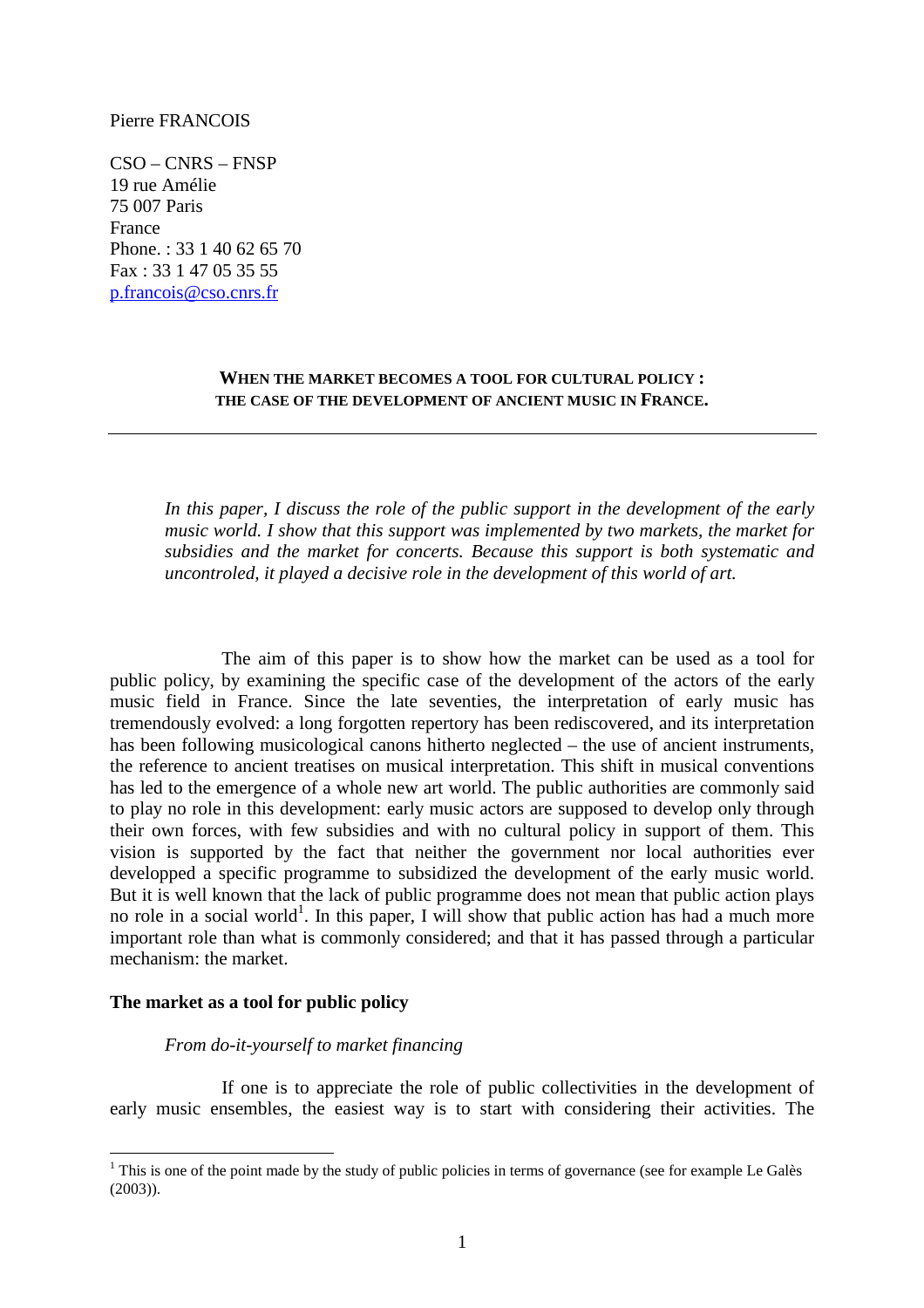ensemble decides to sell a programme; it hires musicians and make them rehearse; it sells the concerts to theatres, festivals, etc.. When the ensemble has just been created, it can sell programs from time to time and tours consist of few concerts. If it wishes to develop its activities, an adminstrator has to be hired who have to sell concerts and to organize the productions. The ensemble has then to face two types of costs: artistic costs (mainly, the fees of the musicians) and administrative costs (the wage of the administrator and the logistic costs). How do the ensembles deal with their financial needs?

The first resource is the selling of their concerts. I discussed elsewhere why the ensembles of ancient music ensembles have to face a deficit<sup>2</sup>. The model I proposed is base on two hypotheses. The first one deals with the fact that ensembles are embedded in two markets: the musician labour market, and the concerts market. On both of these markets, they have to be competitive. The second hypothesis is linked to the professionnalization process: as long as they remain amateur, they can keep their finances balanced. But as they become professionnalized, they have to accept a deficit. When ensembles are amateur, they do not pay their musicians. They can thus propose concerts on the market at very low prices. As they get professionalized, they have to face competition on both markets. On the musicians' labour market, they have to offer wages that can be competitive with those proposed by other orchestras; as these orchestras are subsidized by the state, they can pay very well their musicians. If, while raising their wages, ancient music ensembles coud raise their prices on the concerts market, they would still be able to balance their budget. But as they compete with subsidized institutions, they have to keep their prices low, what leads them to run with a deficit. As long as they were amateur, ancient music ensembles could face competition without any subsidy. When becoming professional, they have to accept a deficit to be competitive on both markets. This first resource, then, is not sufficient: if they want to develop their activities, the ensemble has to find some financing which is not linked to their concert activities  $-i.e.$  public or private subsidies.

Most of the time, these second resources are short-lived: they are not strengthened in a budget renewed year after year. The findings of financings thus constitute one of the main part of the work of the administration, as this administrator puts it:

"We finance ourselves through limited tricks. We find money: there's cash everywhere. It's tiring in the end, because nothing is never sure. And it is not easy: that's why we do a *job*, why this is not a hobby, it requires a real competence" (Interview, 30 september 1999).

Numerous ensembles base their activities on this reconducted do-it-yourself of short-lived susbidies. These subsidies cannot be used to finance administration which requires stable financings. The ensembles have then to stabilize these ressources. When one considers the resources of the ensembles of early music, one realizes that public subsidies are not as absent as the actors of this world of art said. They are combined with other resources to make the survival of ensembles of early music possible. The ensembles are then placed in the center of a hybridized financing system where public and private fundings are based on each other. But if one only insists on this do-it-yourself logic of financing, one will miss the fact that the access to public funding obey, in this world of art, to *stable social forms<sup>3</sup>* . I assume here two hypothesis: first, even if the public action does not follow any explicit programme, its forms are stable; second, these forms can be thought as *tools of public action*. As Pierre Lascoume puts it, studying public action through its tools allow to consider that a policy does not need it to be expressed in an explicit discourse to exist, but can also be based on the instrumentation

 $\overline{a}$ 

 $2$  See François (2004).

 $3$  The notion of "social form" is related to the work of G. Simmel (1999).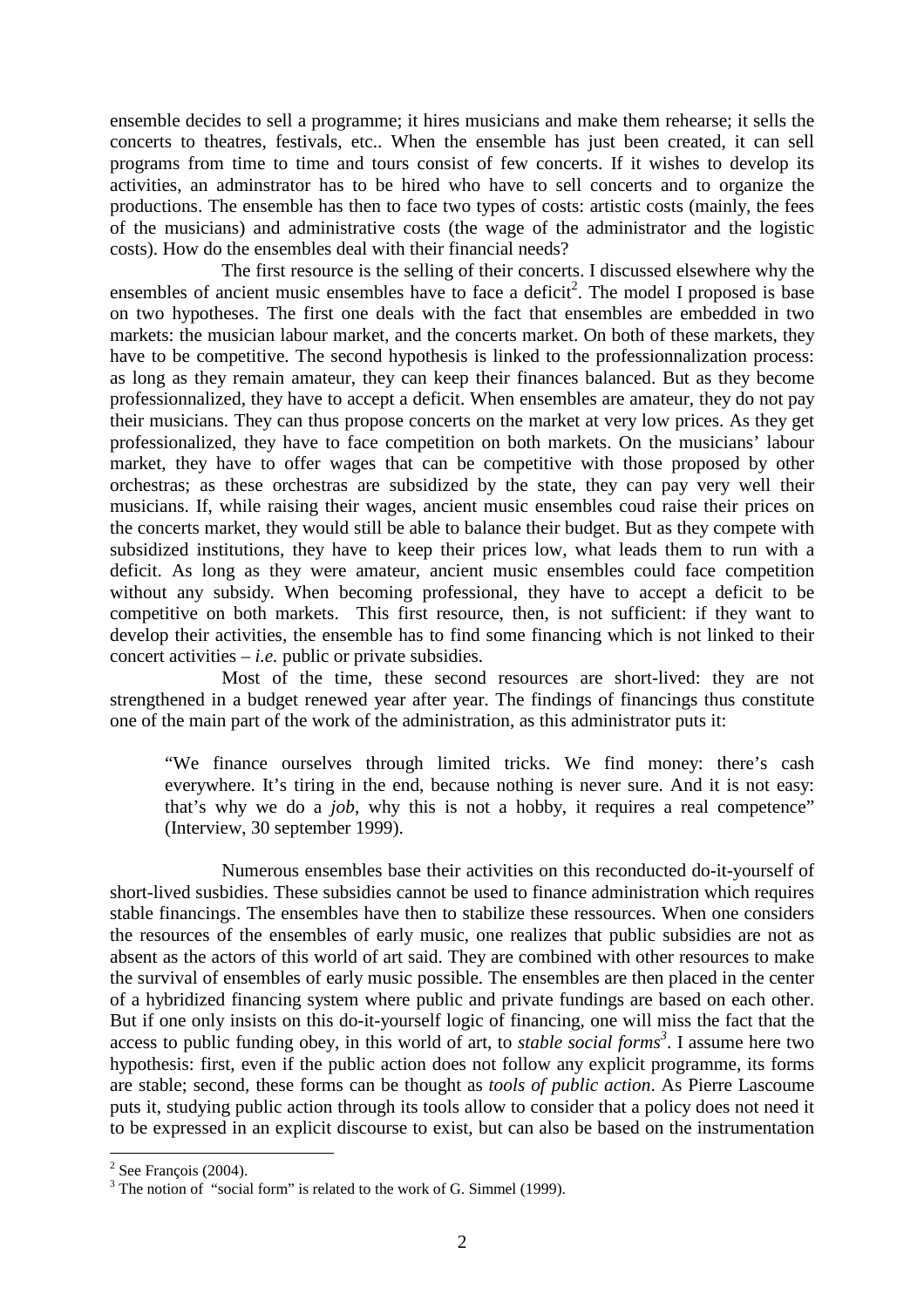of stable tools<sup>4</sup>. These tools can be defined as stable social forms that are invested by public authorities to implement their action.

In the case of early music, I would like to show that the *market* constitutes the main technology of public action. Common wisdom usually considers the markets in opposition to public policy: either the market has to overcome the weaknesses of obsolete public interventions, or policies have to constain the destroying power of the market. In the case of early music, one can see that the market can be a tool used to implement public action: if it is admitted that the market is a specific social form, then this form can be invested, deliberately or *de facto*, by public authorities to make their interventions possible. Policy and market are no longer opposed to each other: one has to think the way they are combined to each other, and the effects they produce.

To make this hypothesis consistent supposes, nevertheless, that a definition of the market can be proposed. This definition is not obvious, as underlined Max Weber when he said that the market was "an amorphous structure"<sup>5</sup>. However, I will use his definition to define the market as a specific social form<sup>6</sup>. According to Weber, "a market may be said to exist wherever there is competition, even if only unilateral, for opportunities of exchange among a plurality of potential parties" (Weber, 1978, p. 635). R. Swedberg makes this definition clearer: a market can be analytically splitted in two sets of interactions. The first one concerns competition between sellers on the one hand, and between buyers on the other hand. Competition is here conceived, according to Simmel (1999b), as an indirect fight for exchange opportunities. This competition makes one supplyer and one seeker emerge, who can be implied in the second set of interaction: the exchange. This definition is summed up as follows by Swedberg (1998, p. 43):



I will try to show that in the early music world, public action is implemented through two main markets: the market for subsidies and the market for concerts.

 4 See Lascoumes (2003), and Hood (1983).

<sup>5</sup> *In* Swedberg (1998, p. 42).

<sup>6</sup> See Weber (1978) ; Swedberg (1998, p. 42-44) ; François, *forthcoming*.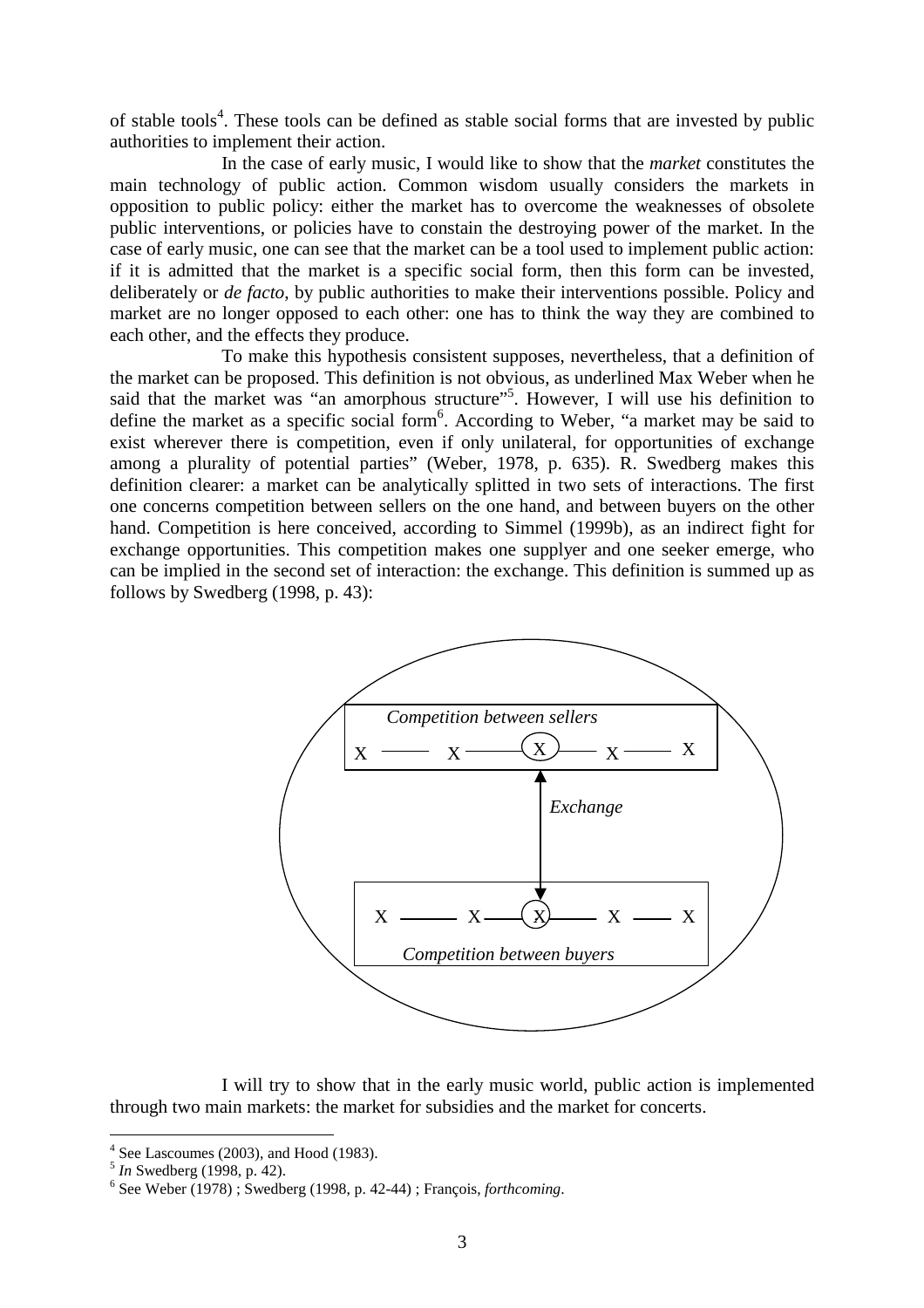## *The market for subsidies*

Because the ensembles of early music cannot develop with a balanced budget, they have to find financings, either through public subsidies or through private patronage. To find their financings, they have to be inserted on the market for subsidies. In this market, suppliers compete with one another : *Directions régionales des affaires culturelles* (DRACs), *Direction de la musique* from the *ministère de la Culture,* local authorities, etc.). On the other side of the market (the demand side), ensembles indirectly fight against each other to get the opportunity to catch a subsidy. To sudy this market, I propose to focus on the way ensembles are chosen to get subisidies: who are the ones who take the decision, and what criteria do they use?

Until the beginning of the 2000s', most of the subsididies were allocated on an interpersonnal basis: most of the time, an isolated state employee decides to give an ensemble a subsidy, and then makes his decision ratified by its administration. The fact that the choice is delegated to a single and isolated man is related to the fact, first and foremost, that the the amount of money are not so important for public authorities. For the biggest ensembles, the gobal amount of subsidies can be around 600 000 Euros, but for most of them, subsidides are comprised between 75 000 and 150 000 Euros<sup>7</sup>. This amount of money is easily mobilized by local collectivies. The roles of these employees can be described as a functionnal politicisation (Mayntz, Derlien, 1989). If they play a policitical role, it is not because their actions and careeres are linked to a peticular party; it is because they play an active role in the definition of the ends and of the means of the policy. This role goes far beyond the neutral accomplishment of actions decided by "political", *i.e.* elected, actors.

This functionnal politicisation concerns both servant of the *ministère de la Culture* and employee of local authorities. Inside *DRACs* or the *Direction de la musique* of the *ministère*, servants who decide to give subsidies to ensembles of early music are most of the time linked to this world of art; they sometimes are experts from the movement (such as some *inspecteurs de la musique* from the *ministère)*, and are often sensibilized to the early music world of art. For exemple, a *Directeur des affaires culturelles*, formerly an archaeologist interested by the movement, worked in Limousin where he gave subsidies to the Ensemble baroque de Limoges, then moved to Bourgogne, where he helped the *Festival de Beaune*, before going to the Pays de Loire where he developed the *Festival de Sablé sur Sarthe*. But if they are able to help some ensembles or festivals, they cannot succeed to put on the agenda of the *ministère de la Culture* a general programme to sustain the world of early music : they are too marginal to do it. In local authorities, the same marginality can be found. Because the amount of money are not very important and because the decisions concerning early music are considered to be relatively technical ones, employees of local authorities are usually able to decide if they want to sustain an ensemble and what ensembles they prefer to help.

## *The market for concerts*

 $\overline{a}$ 

The subsidies the ensembles succeed to get on this first markets are not the only resources they have to finance their activities: they also sell their concerts to producers. This second market does not seem to concern the question I raised at the beginning of this paper, which concerned the role of the public support in the development of early music. At first sight, there is no public support playing through the market for concerts, as the logic of

 $<sup>7</sup>$  As a matter of comparison, on can recall that the Orchestre de Paris received, in the end of the 1990s', about 14</sup> millions Euros, and the Opera National de Paris about 100 millions…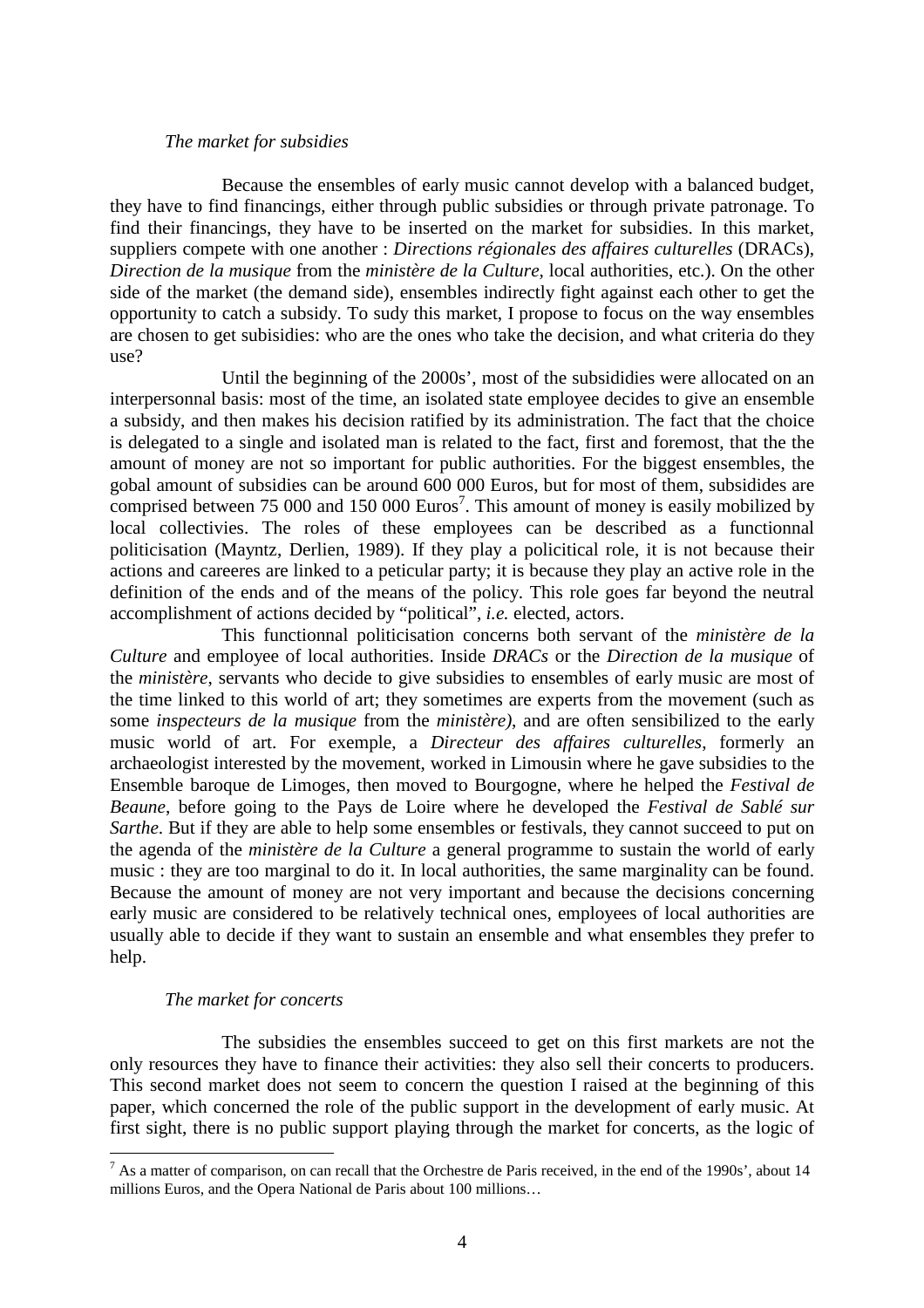action of actors involved in this market seems to be purely private. Negociations between buyers and sellers to define the prices of the concerts show, nevertheless, that actors of this markets do not act as pure profit maximizers. If one tries to understand the logic of their actions, one can use the typical distinction proposed by Max Weber between economic action following *budgetary* ends, when actors try to cover their needs; and economic action following *profitable* ends, when actors try to get some profit. If one uses this distinction to understand the way actors interact on the market for concerts, one can see that, most of the time, their action is closer to budgetary action than to profitable action. The shared goal of both sellers and buyers is to make concerts possible, and to survive after the concerts took place. To reach this goal, the actors have to contain their deficit. The aim of the negociation is then to share deficits. When a relatively wealthy organizer negociates, it does not try to maximize its profit. He can accept to pay a relatively high price, because he knows that he can afford it and he also knows that his generosity will irrigate the whole world. That is the way the administrator of the *Arsenal de Metz*, a concert room, conceives her role:

"Sometimes, because I have the money, because it is a production that I find interesting, I won't negotiate too much. When you negotiate all the time, when you want to scrounge everything, this is not always a good calculation: sometime you pay it – there will be less musicians, the singers won't be those who were announced… Negociations are ambivalent : one won't pay more than one has to pay, but at the same time theses things cost something, and I don't quibble all the time, because sometime what is important to me is to have a good quality on the stage, to have rehearsals, to have a very clean concert" (Interview, 12 april 2000).

One understands, then, why the public support to early music is not implemented only on the market for subsidies. None of the actor of the market for concerts are self-financed, everyone get subsidies. Most of the time, an ensemble who sells a concert to a subsidized festival receives subsidies from public collectivies; but the festival itself can be conceived as an agency redistributing public money it received. The market is a place where deficits are shared, much more than a place where profits are maximized. Cultural policy towards early music is also implemented through the market for concerts. The picture that can be drawn from the public support to the early music world is quite different from the one which was drawn by the actors of this world: there is of course no programme to sustain the development of early music, but a systematic and diffuse support. One can also precise the simple idea of an hybridization of sources of financings of ensembles, and reconstitute forms that implement public support to early music. In this world of art, public action is instrumented through two markets, the market for subsidies and the market for concerts. The picture is modified, but it is not precise enough. One had to establish the existence of public support; one needs, now, to precise its caracteristics. Public support to early music is very heterogeneous: even if market for subsidies and market for concerts are both markets, their characteristics are different from each other. I would like to make these differences clearer from a perticular point of view: there is a support from public collectivities to early music world; to what extent can this support be called a *political* action? In other words, what criteria can be used to precise the political chacarteristics of public action implemented through markets and which could at the same time organize their heterogeneity?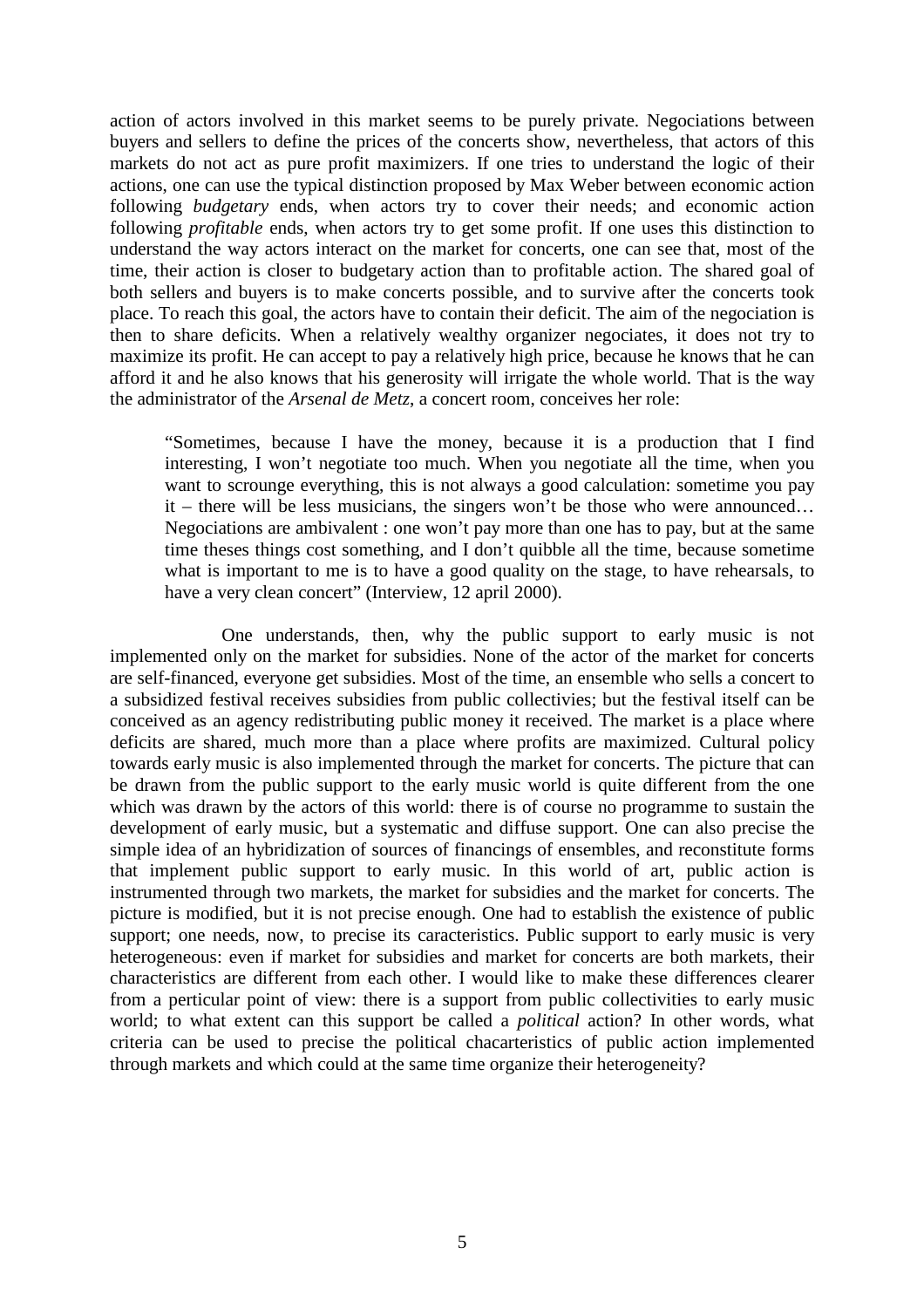#### **How far are markets politics?**

 $\overline{a}$ 

## *The specificity of political action*

On both markets I have just described, the logics of actions committed by actors are very heterogeneous: they cannot be assimilated to *political* actions in the sense supposed by the democratic *doxa*, composed of impersonality, control and spontaneously aiming at the public good. These logics are often hard to untangle. Actors who take decisions have imprecise and varying status: they are at the same time concert buyers, record producers, civil servants, and the efficacy of their strategies depends on the ambiguity of their logic of actions. Bernard, for instance, is a civil servant in the *Département* of the Aisne : he is *délégué à la musique* of this local authority. At the same time, he organizes a Festival in a 17<sup>th</sup> Century Abbey, in which he also developed a record collection. As the presence of early music in this *department* is very important, he was able to give successively subsidies to two ensembles of early music.

The heterogeneity of the logics of actions engaged by the actors of the markets also contribute to make the differences smaller between the criteria used to decide the commitment of public subsidies and those used to decide of private patronage actions. To get the support of a firm, ensembles have to seduce one or two men, whose logics of action are, again, deeply confused: affective, economic, strategic. In other words, when one gets closer to the concrete modalities of decisions, the specificity of public action tends to disappear. The diversity of the logics of actions show *a contrario* that the use of specifically political criteria, distinct of economic, affective or moral judgements, and more generally the aiming at a "public good" are not given *a priori* by the spontaneous conversion of the glance of the actor<sup>8</sup>. The actor is simultaneously engaged in different settings and dispose, for each of this setting, of logic of actions and criteria of judgements he can transpose from one setting to another. To reach the generality and the impersonality supposed by a political activity, these actions and judgements have to be framed by technologies that bring him to adopt specific actions and judgements<sup>9</sup>. For a long time, these technologies were not developed in the market for susbidies. Protected by the discretion of their activities, servants who were taking decisions about susididies were not supposed to submit their decisions to any formal process: their actions, criteria and judgements were not homogenised and specified as political by any technologies.

In the beginning of the 2000s', such a technology was developed in the *Directions régionales des affaires culturelles*, simultaneously with the increasing of money allocated to support early music*.* Before taking any decisions, the musical adviser of the DRAC has now to seek advice from an expert comity, composed of creators, musicians, producers of concerts, musicologists, journalists, etc. The composition of this comity is supposed to take into account the diversity of the geographic and artistic field. An ensemble who wishes to get a subsidy is now supposed to propose a file highly documented and standardized. It is now too soon to make an appraisal of this procedure: the first commissions were set in 2003. But one can see in their development the wishes to homogenise situations from one place to another, to publicize (at least partially) the procedures, to depersonalise decisions by embedding them in deliberation processes <sup>10</sup>. One can expect that the principles

 $8$  This point has been made by Weber (2001). For a good example of the process of the definition of what is "public good", see Lascoumes, Le Bourhis (1998).<br><sup>9</sup> Gerricou (1992) detailed the development of such

Garrigou (1992) detailed the development of such technologies to make the role of the elector a specifically *political* role.

<sup>&</sup>lt;sup>10</sup> Procedure technologies, as commissions, have been studied as technologies of production of commun good by Manin (1996, p. 234-247).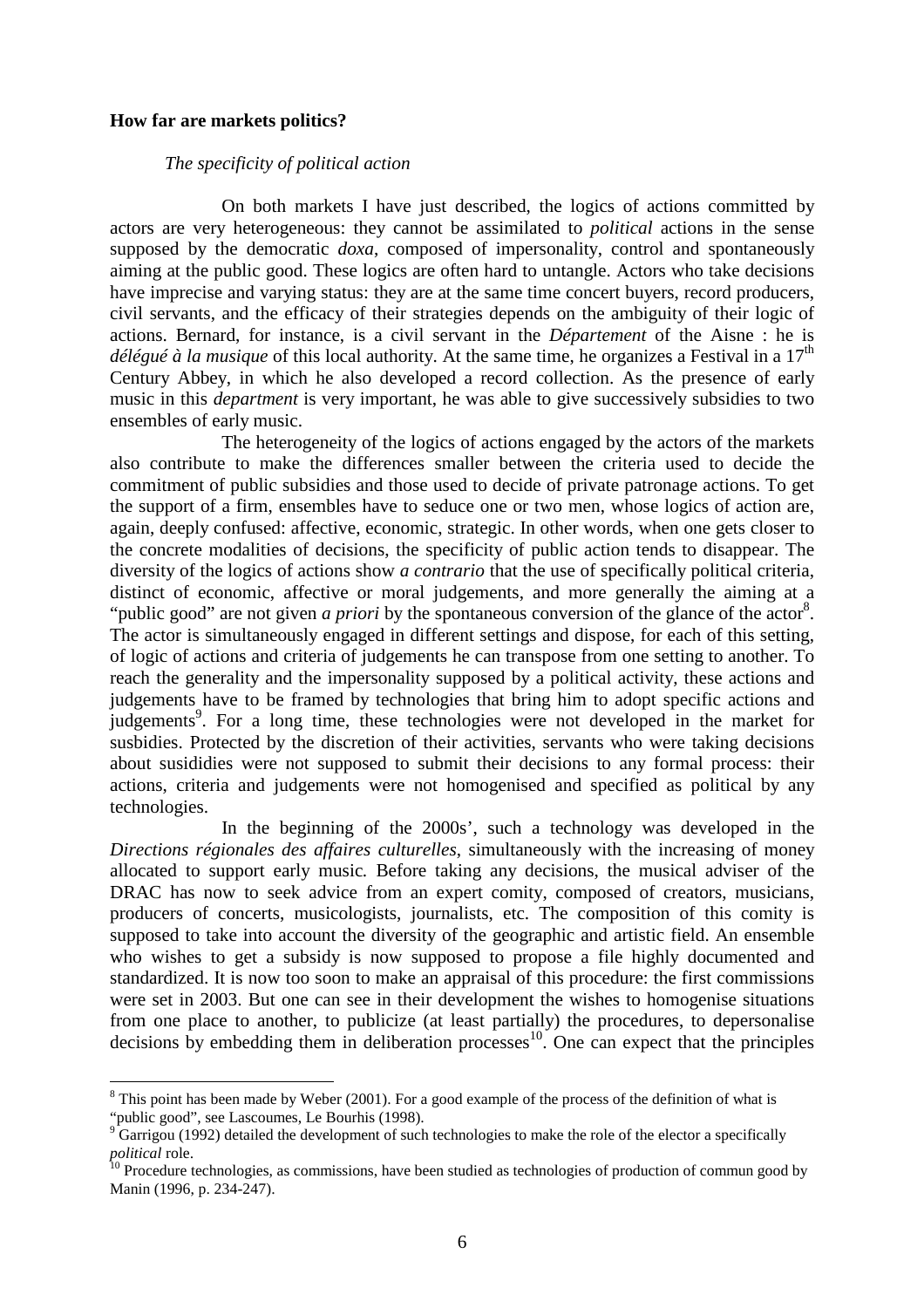of competition between ensembles will be partially modified. In the indirect fight which opposed them to each other for the 1980s' and the 1990s', interpersonal and affective factors were the main resources; the formalization and the collectivisation of decisions may diminish the importance of these resources and increase other resources, perhaps more linked to the activities of the ensembles.

# *The publicization*

If one analyses the decision process, one can see that the adoption of a specifically political logic of action can suppose the institution of specific technologies framing tha action of individuals. But if one only concentrates on the decision process, then one might conclude that the main border is much more between the former public action (before the institution of commission) and the later one (after the institution) than between public action *per se* and private action. But to draw this conclusion supposes to concentrate on one part of the process only, the decision part, and to forget what happens after the decision. What finally appears in the public sphere? "The *Région Basse-Normandie* supports the *Arts Florissants*", or "Péchiney supports the *Arts Florissants*": if the distinction between private and public action can disappear in one considers the only decision process, it is reinstituted by the publicization of the results of these decisions. Likewise, two very different decision processes (with or without commission) are concluded by the same announcement: "the state support Ensemble Y". In other words, these actions are more or less *public*, and this publicization has its own logics and its own effects.

The publicization processes are quite simple: a public announcement of the support when it is decided; and its ritual recall, trough logos printed on programmes for example. But the consequences of the publicization are not that simple: this publicization agregates the different (it gathers under the same result two different processes) and distinguishes the same (two comparable processes are distinguished as being for the one a public action, and for the other a private one). The institutionning power of language in the publicization process is a specific case of the "social magic" that Bourdieu (1987) describes, which allows the language to institute divisions, collectives and borders of the social world. This power is not evenly distributed between individuals. If one tries to make the social conditions of possibilities of this social magic explicit, it first appears that they ly, according to Bourdieu, in the position of the individual who talks: it is because he benefits of the delegation of a group (an institution, like a local authority, e.g.) that the actor has the power to talk and to engage this group in a relationship without consulting it. In talking in name of the institution, according to Bourdieu, and through the commitment of this institution toward a partner, the delegate also contributes to make its own group.

But to be efficient, the circular logic of the delegation supposes that it can make disappear all the elements that could break it: the gaps that can exist between the interests of the delegate and those of the institution, in particular, must be hidden to the outside. The actors that engage the public institutions do not interest a lot of people and are not very looked after: because they are discrete, and because they are isolated on the margins of institutions, they have the power to commit it. More generally, as Max Weber (1978) puts it, discretion is one of the constitutive aspects of bureaucracy, which hides the processes it contains and shows only its *outputs*. By hidding the decision processes to external looks, the bureaucratic game makes delegation possible, and then allows instituting distinctions between private and public action. Considering the consequences of publicization also allows drawing a line between public action as it is implemented through the market for subvention and the market for concerts. On this second market, there is no publicization. More precisely, this market is never conceived by any actors of the early music world to be a place where a public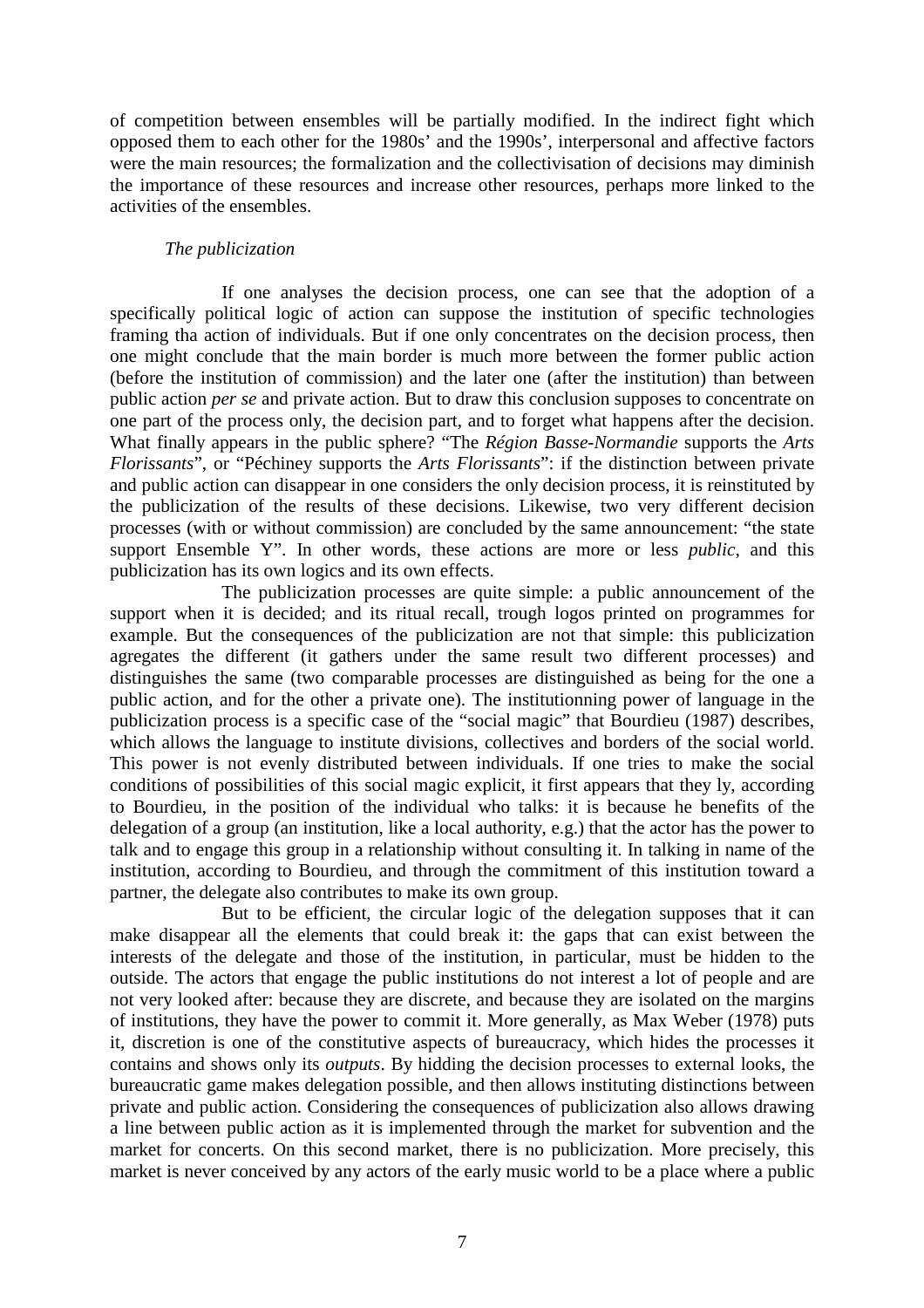support to early music is implemented: as it is not conceived as a public policy, it cannot be publicized as such.

#### **Conclusion**

The aim of this paper was to appreciate the role of the public support in the development of the early music world. As we have seen, the indigeneous vision is only partly verified: on the one hand, of course, there is no structured programe which could be compared to systematic cultural policy, which could be compared to those developed in support of theatres or classical orchestras (Dubois, 1999); but on the other hand, public support was decisive in the development of the early music world. The dynamics of the movement has been supported by the market form of the public support. Two elements were decisive. First, the fact that the needs of the ensembles were relatively moderate: some hundreds of thousand francs could be for theme a decisive resource. Second, the fact that the sources of financing were not concentrated in a single point or organized in a programe distributing resources at a very specific moment, and freezing them forever – as it is the case with more systematic cultural policy. Because of this lack of centralization, numerous ensembles were able to find resources here and there. The inarticulated and omnipresent interventions of public authorities did play a role in the development of the early music world, but on a paradoxical way : inside this world, public authorities do not regulate, they irrigate. This anarchic and uncontroled irrigation of a world of art has surely contributed to maintain uncertainty under the life conditions of actors ; but it also contributes not to freeze positions of a few dominant actors and to reject all the others on the margins of amateurism. To answer this empirical question, I have had to engage a more analytical discussion on the tools of public action. The first result of my inquiry was that the financing of early music ensembles was based on a do-it-yourself logic; I proposed to complete this first result by considering that this financing went through stabilized social forms, and more precisely through markets. In the early music world, the implementation of public policy went through two markets, the market for subsidies and the market for concerts. I have thus shown that one does not have to necessarily oppose market form and public intervention. The market can be a political technology; it is one of the forms public action can take.

#### *References*

 Bourdieu (P.), 1987, « La délégation et le fétichisme politique », *in* Bourdieu (P.), *Choses dites,* Paris, Editions de minuit.

 Dubois (V.), 1999, *La politique culturelle. Genèse d'une catégorie d'intervention publique,* Paris, Belin.

 François (P.), 2004, "Is the cost disease contagious ? Or how to complete Baumol's model. The case of french ancient music ensembles", paper presented to the .

 François (P.), « Prototype, concurrence et marché : le marché des concerts de musique ancienne », *Revue française de sociologie*, *forthcoming.* 

 Garrigou (A.), 1992, *Le vote et la vertu. Comment les français sont devenus électeurs*, Paris, Presses de la FNSP.

Hood (C.), 1983, *The tools of government*, Londres, Macmillan.

 Lascoumes (P.), Le Bourhis (J.-P.), 1998, « Le bien commun comme construit territorial. Identités d'action et procédures », *Politix,* 42, p. 37-66.

 Lascoumes (P.), 2003, « Gouverner par les instruments, ou comment s'instrumente l'action publique », *in* Lagroye (J.), *La politisation*, Paris, Belin.